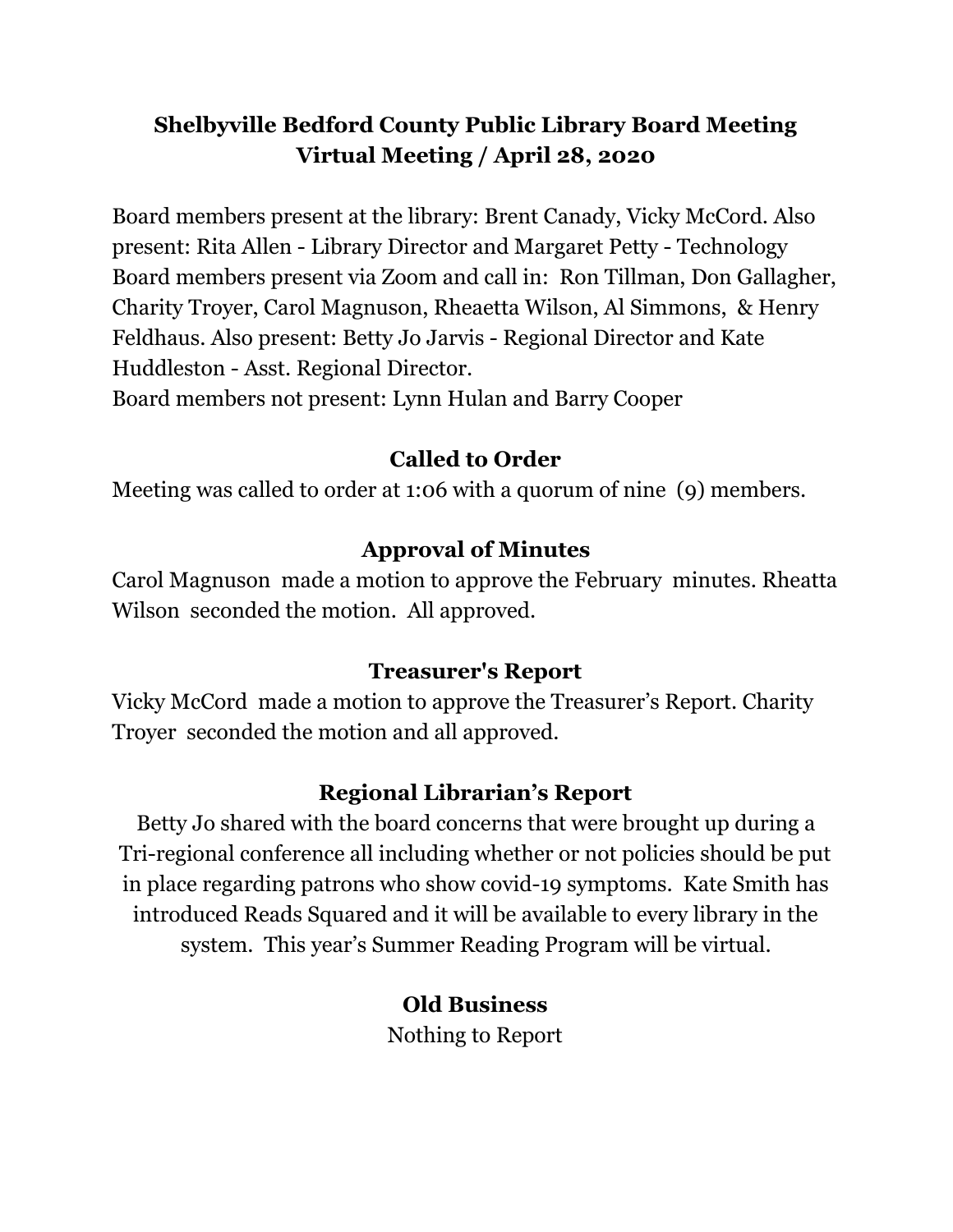#### **New Business**

The library has received a gift of \$10,000 from the sale of a church building in Wartrace. Carol Magnuson made a motion to put the gift in the foundation's account to be used at a future date. Vicky McCord seconded the motion and all approved.

Plans to re-open the library were discussed. The county is following the gov. guidelines. Phase 1 included intense cleaning of the library and items returned. Phase 2 :the library has decided to start with curbside services 3 days per week: Mon 4:00-7:00, Wed. 10:00-1:00, and Fri. 2:00-5:00. Phase 2 will begin on May 4th. The library building will remain closed to the public until further discussion. Phase 3 will be dependent on local conditions. Vicky McCord made a motion to accept these Phase openings and Charity Troyer seconded the motion. All were in favor.

When the library closed to the public there were 17 Hot Spots checked out. Rita will work on getting these back.

Brent will look into the stimulus program reg. library payroll. Local Community Support Grant will go towards security cameras. Henry Feldhaus will take the request to the city in time for the May agenda deadline. Application deadline is April 30th.

### **Friends of the Library**

Their next meeting will be on May 5th. They will be looking for an author for the luncheon.

### **Personnel**

Vicky McCord asked for a motion to re-initiate the search for Library Director with May 31st as the deadline for applicants. Charity Troyer made the motion and Henry Feldhaus seconded. All are in favor.

## **Community**

We're working on a grant.